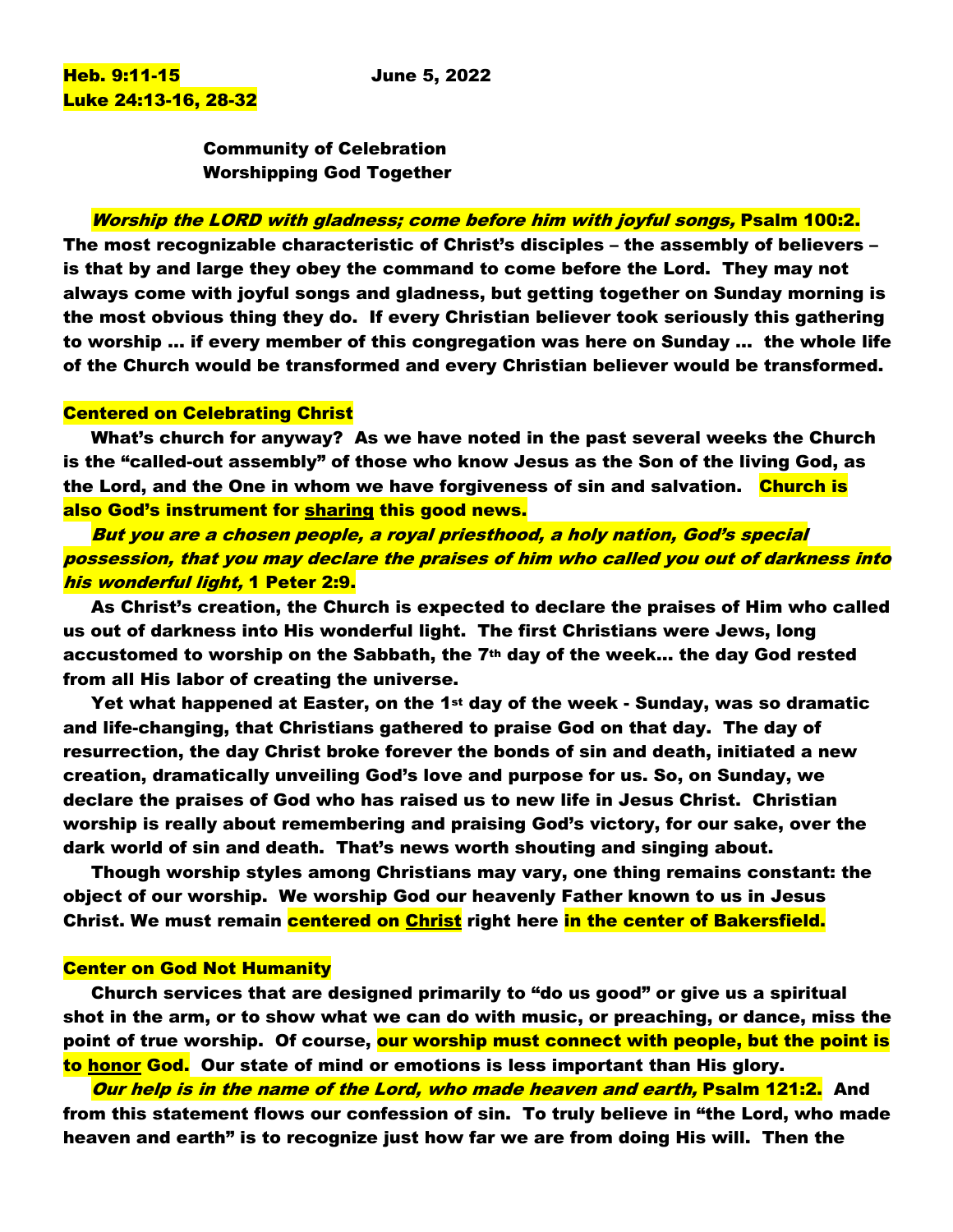words of assurance that follow speak the promise that to those who confess their sin, God is faithful and just to forgive their sin. This isn't mere ritual (or shouldn't be). It is placing worshipers in the only proper relationship to God: that of forgiven sinners before a forgiving Father. That's why we honor Him. Christian worship is saying: <mark>Worthy</mark> is the Lamb, who was slain, to receive power and wealth and wisdom and strength and honor and glory and praise! Rev. 5:12.

#### Singing the Gospel

Have you ever felt like you were dragging through a lifeless ritual on Sunday, or that church is boring most of the time? If we don't guard our hearts we become mere spectators in Christian worship. The important thing is to stay centered on God. Advertisements often use "jingles," because song keeps the message in our memory and on our mind. So too, songs and hymns of the faith. Early Christian hymns followed the pattern of the hymnbook of the Jewish Temple worship: the Psalms. *Sing to the* LORD, praise his name; proclaim his salvation day after day, Psalm 96:2.

The Psalms provide a great model for Christian singing, with their stress on the total giving of self to God's adoration and glorification. St. Paul gave instructions to Christians on singing: ... be filled with the Spirit, speaking to one another with psalms, hymns, and songs from the Spirit. Sing and make music from your heart to the Lord, always giving thanks to God the Father for everything, in the name of our Lord Jesus Christ, Eph. 5:18-20.

Many Church revivals over the centuries have been accompanied and spread by new hymns and songs. *Sing to the LORD a new song; sing to the LORD, all the earth,* Psalm 96:2. Charles Wesley's hymns are still the life-blood of Methodist worship. His many new songs were written to express praise of God and to explain the faith. In the front of our UMC hymnal you will find John Wesley's "Directions for Singing." It says (among other things) "… beware of singing as if you were half dead, or half asleep; but lift up your voice with strength." "…Do not bawl, so as to be heard above or distinct from the rest of the congregation ... but strive to unite your voices together, so as to make one clear melodious sound." But here's the salient word: "Above all sing spiritually. Have an eye to God in every word you sing."

Times change and styles in music change. Just remember that those "old hymns" we sing at Chapel and 9:30 were once contemporary. No matter the style, what's essential is that we declare the praises of Him who called us out of darkness.

#### Acting the Gospel

One of our hymns, speaking of the Church, says, "One holy Name she blesses, Partakes one holy food." Since the beginning of the Church, partaking one holy food – that is, Holy Communion – has been central to worship. This has been passed down to us as a specific command of Jesus. *Do this in remembrance of me, He commanded,* when we eat the bread and drink from His cup, Luke 22:19.

Sometimes the most sublime truths cannot be spoken but only acted. Shortly after Jesus' resurrection, two disciples were walking from Jerusalem to the village of Emmaus. A stranger joined their walk and they invited him to stay for supper. When he was at the table with them, he took bread, gave thanks, broke it and began to give it to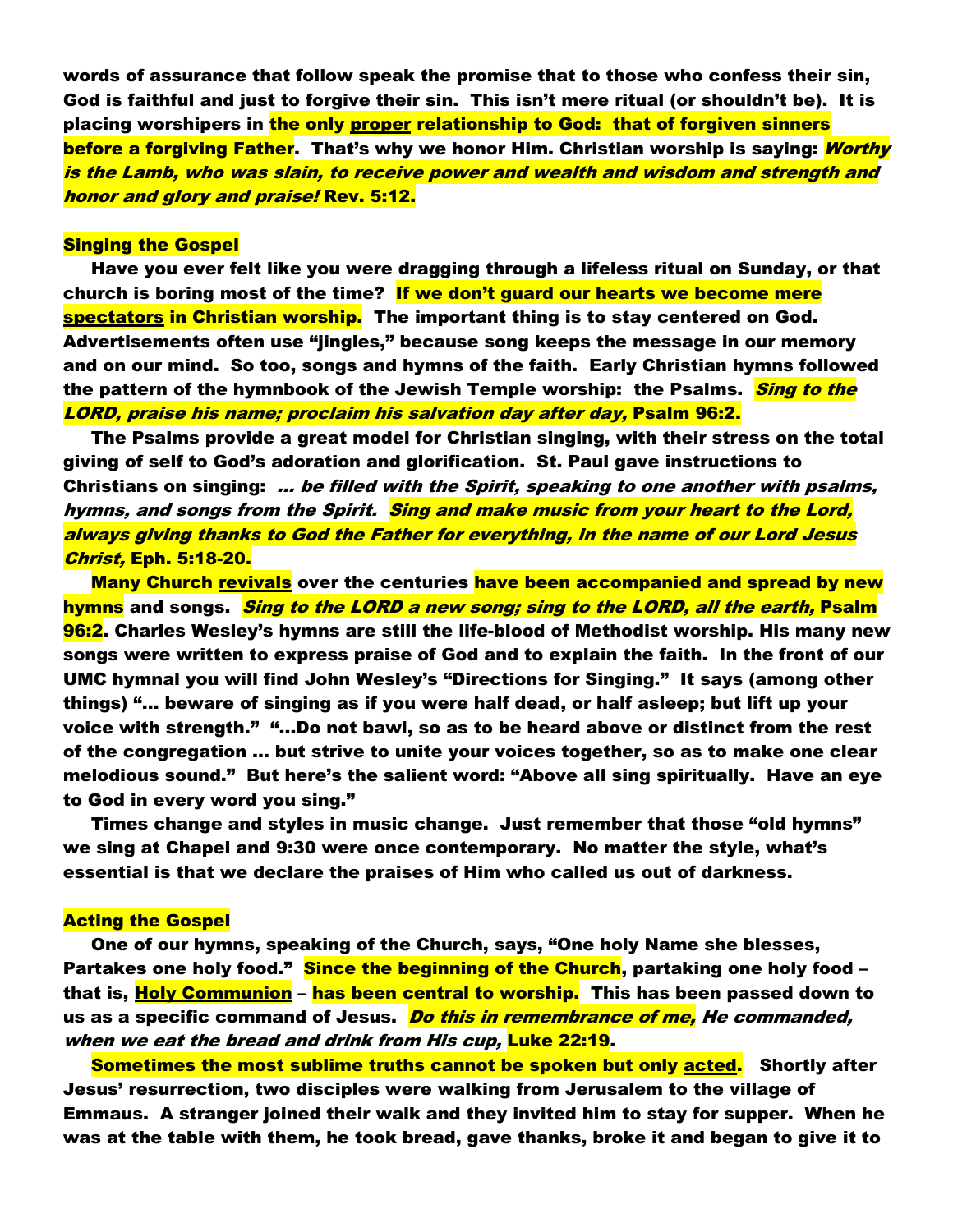them. Then their eyes were opened and they recognized him… Luke 24:30-31. They knew it was Jesus because He "was recognized by them when he broke the bread." It has been true for Christians ever since.

Here's several things I'd like you to understand and remember about Communion:

- 1. Holy Communion is for those who know that they are not good enough. Participation is based on confession of sin not self-congratulation of one's own goodness.
- 2. Communion is the gospel in action: God, in Jesus, has come to us and by His sacrificial death redeemed our lives. The Bible tells us this, the sermons explain this, and the sacrament dramatizes it. "This is my body, this is my blood, given for you."
- 3. In Communion we are saying that we want Christ to be our daily bread.
- 4. The sacrament unites us with fellow believers worldwide. We are individuals before God and we are a community united together before God - this is "the communion of the saints."
- 5. The bread and wine (God's gifts of food) are symbols of our earthly labor. God uses ordinary things as means to reveal His grace to us. He can make all things in life sacred and holy.

# A Foretaste of the Kingdom of God

Worship is essential to the life of the Church established by Christ. There are so many things, ideas, and people who vie for our devotion and our resources, that it is tempting to worship those things without realizing it. Christian worship acknowledges who is God and who or what is not. Worship is giving thanks and praise to Him for who He is and for what He has done on our behalf.

Do not forget the covenant I have made with you, and do not worship other gods. Rather, worship the LORD your God; it is he who will deliver you from the hand of all your enemies, 2 Kings 17:38-39. Dur primary enemy is our <u>own sin</u> and the Evil One who seeks to enslave us to sin. Sunday worship reminds us to celebrate the forgiveness of sin that we have in Jesus, praising God for this great gift. <mark>Our worship is showing our</mark> gratitude to God through our offerings of money and service.

(How much more, then, will the blood of Christ… who through the eternal Spirit offered himself unblemished to God, cleanse our consciences from acts that lead to death, so that we may serve the living God! Heb. 9:15).

What kind of attitude and expectation do you bring to worship? What do you bring on Sunday mornings? Sure, we all have our times of sadness, loss, anger, frustration, and more. Yet once in the sanctuary we can give it all to God and let Him take center stage. If we've prayed about this day all those other distractions will be taken care of. Jesus said, <mark>…*a time is coming and has now come when the true worshipers will worship*</mark> the Father in spirit and truth, for they are the kind of worshipers the Father seeks, John 4:23-24. That's a foretaste of heaven.

As more of us came here on Sunday at 7:30, or 9:30, fully prayed up and prepared to come before our Creator and Savior to sing with a cheerful voice, to forgive and be